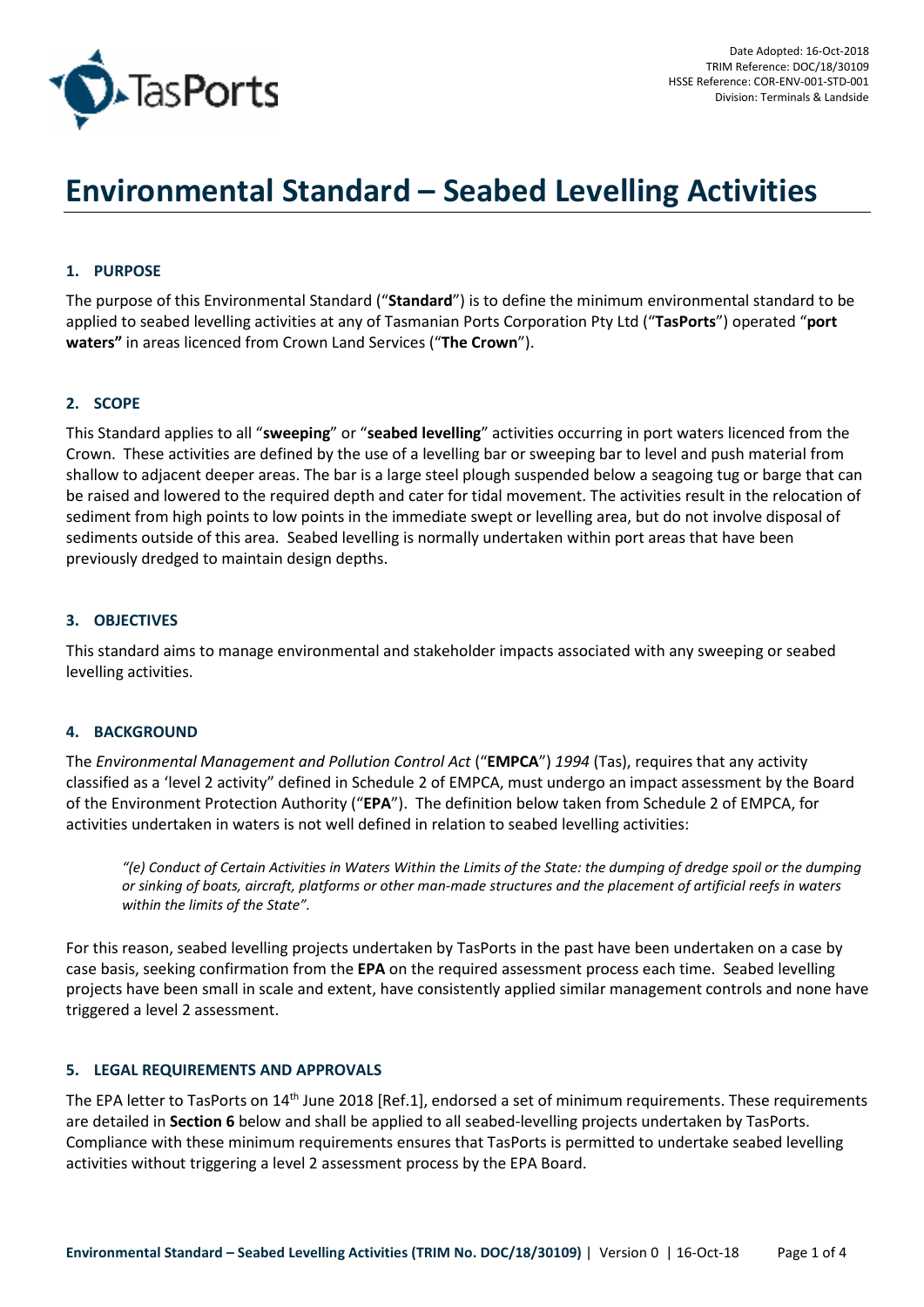Under the *Environmental Management and Pollution Control Act 1994* (Tas), a person has a **general environmental duty** to take such steps as are practicable or reasonable to prevent or minimise **environmental harm** or **environmental nuisance** caused, or likely to be caused by an activity. In addition to TasPorts' general environmental duty under EMPCA, the following guidelines and manuals are considered mandatory:

- 1. Tasmanian Coastal Works Manual: A Best Practice Guide for Changing Coastlines [Ref.2]; and
- 2. National Bio-fouling Management Guidelines for Non-trading Vessels [Ref.3].

# **6. REQUIREMENTS**

# **6.1. Stakeholder Consultation**

- 1. Other river and port users will be advised of any proposed works by way of either public notice or direct advice.
- 2. The EPA will be notified by emailing EPAEnquiries@environment.tas.gov.au at least three (3) working days (if practical) prior to the works being undertaken.

# **6.2. Environmental**

- 1. All works will be carried out in a manner that does not cause environmental nuisance or environmental harm.
- 2. All works to be carried out in compliance with the *Tasmanian Coastal Works Manual: A Best Practice Guide for Changing Coastlines* [Ref.1].
- 3. Biodiversity Conservation Section within DPIPWE will be consulted immediately prior to work commencing, to determine whether there has been any recent marine mammal sightings within close proximity of the work area (Telephone: Whale Hotline 0427 942 537).
- 4. A 500m radius marine fauna observation ("**MFO"**) and action zone shall be established and monitored around the seabed levelling activities.
- 5. Marine fauna observations shall be recorded on the TasPorts MFO Form, or similar, and include the following marine fauna:
	- a. Cetaceans (whales); and
	- b. Pinnipeds (seals).
- 6. Work will cease if any listed marine mammal species become known to be present within 500 metres of the operating levelling bar or tug.
- 7. Occurrences of marine mammals will be reported to DPIPWE within ninety (90) days of observation. Reference data will include species name, location- **GPS** (grid reference GDA94), observer name, date, number of individuals and area occupied.
- 8. Remediation of any contamination caused during works will be the responsibility of TasPorts.
- 9. Work areas are to be clearly demarcated and only required amount of material excavated to achieve required depth.
- 10. All "in water" works must be undertaken during calm sea conditions.
- 11. Sediment plumes will be visually monitored. Should the plume extend beyond expected extent and concentration then wave, wind and tidal information will be reviewed and if necessary activities halted until more suitable conditions occur.
- 12. Machinery to be used must be in good working order and well maintained. Work methods must ensure that no oil/fuel spills occur during refuelling of plant and machinery.
- 13. Where seabed levelling is to be carried out in proximity to an area known to contain sensitive environmental receptors (see surveys below), further measures will be taken to reduce impacts occurring as a result of the activity. These may include:
	- a. Use of silt curtains;
	- b. Sea state restrictions;
	- c. Duration limits (e.g. activities limited to two week operations at any one time);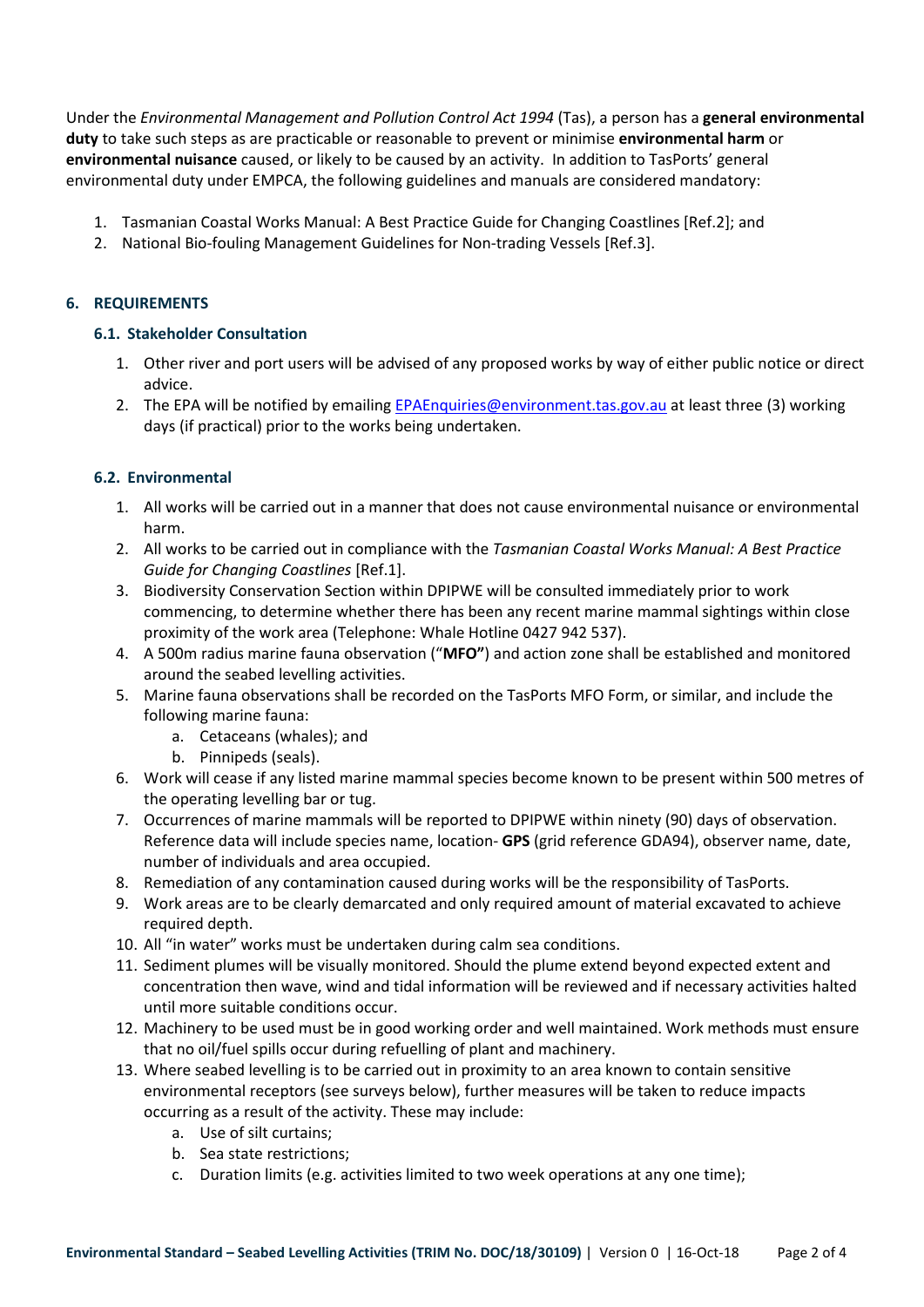- d. Seasonal restrictions (times of year to avoid presence or key life cycle events (e.g. spawning); and
- e. Other mitigation measures specific to the identified sensitive receptor.

# **6.3. Marine Pests**

- 1. Any equipment sourced outside of Tasmania will be washed down consistent with the *National Bio-fouling Management Guidelines for non-trading vessels* [Ref.3].
- 2. An Invasive Marine Pest Risk Assessment will be completed for each piece of floating and submersible plant and equipment prior to mobilisation to the project area.

# **6.4. Social, health and economic issues**

1. All requirements of relevant authorities will be complied with including, but not limited to, Workplace Standards, the Council relevant to the port location, Marine and Safety Tasmania ("**MAST**"), and the Environment Protection Authority.

# **6.5. Surveys and studies**

- 1. Where sediments are likely to be contaminated, sampling and analysis will be undertaken to inform an assessment of whether the activity has the potential to cause environmental nuisance or environmental harm. Sediment sampling and analysis undertaken to identify contamination will remain current for a maximum of five (5) years.
- 2. A pre-operation environmental assessment will be undertaken to identify the potential for sensitive environmental receptors, which are likely to be impacted by the proposed activity. Field surveys will remain current for a maximum of five (5) years.

# **6.6. Timing and location**

- 1. Seabed levelling activities will only occur between the hours of 6am to 6pm.
- 2. All works are to be carried out within Crown Lands.

# **6.7. Monitoring and Reporting**

- 1. Monitoring measures will be undertaken during seabed levelling operations to ensure above provisions are being met.
- 2. Surveys to determine pre- and post-seabed levelling depths are to be undertaken.
- 3. A report will be provided to the EPA within two (2) months of the works being completed to provide confirmation that the provisions of TasPorts Crown Licence that the additional measures above have been met.

| <b>DPIPWE</b>         | Department of Primary Industries, Parks, Water and Environment                                                                                                                                                                                                   |
|-----------------------|------------------------------------------------------------------------------------------------------------------------------------------------------------------------------------------------------------------------------------------------------------------|
| <b>EMPCA</b>          | Environmental Management and Pollution Control Act 1994 (Tas)                                                                                                                                                                                                    |
| Environmental<br>Harm | <b>Environmental harm</b> is defined in section 5(1) of the <i>Environmental Management and Pollution</i><br>Control Act 1994 (Tas) to mean:<br>any adverse effect on the environment (of whatever degree or duration) and includes an<br>environmental nuisance |

# **7. DEFINITIONS AND ABBREVIATIONS**